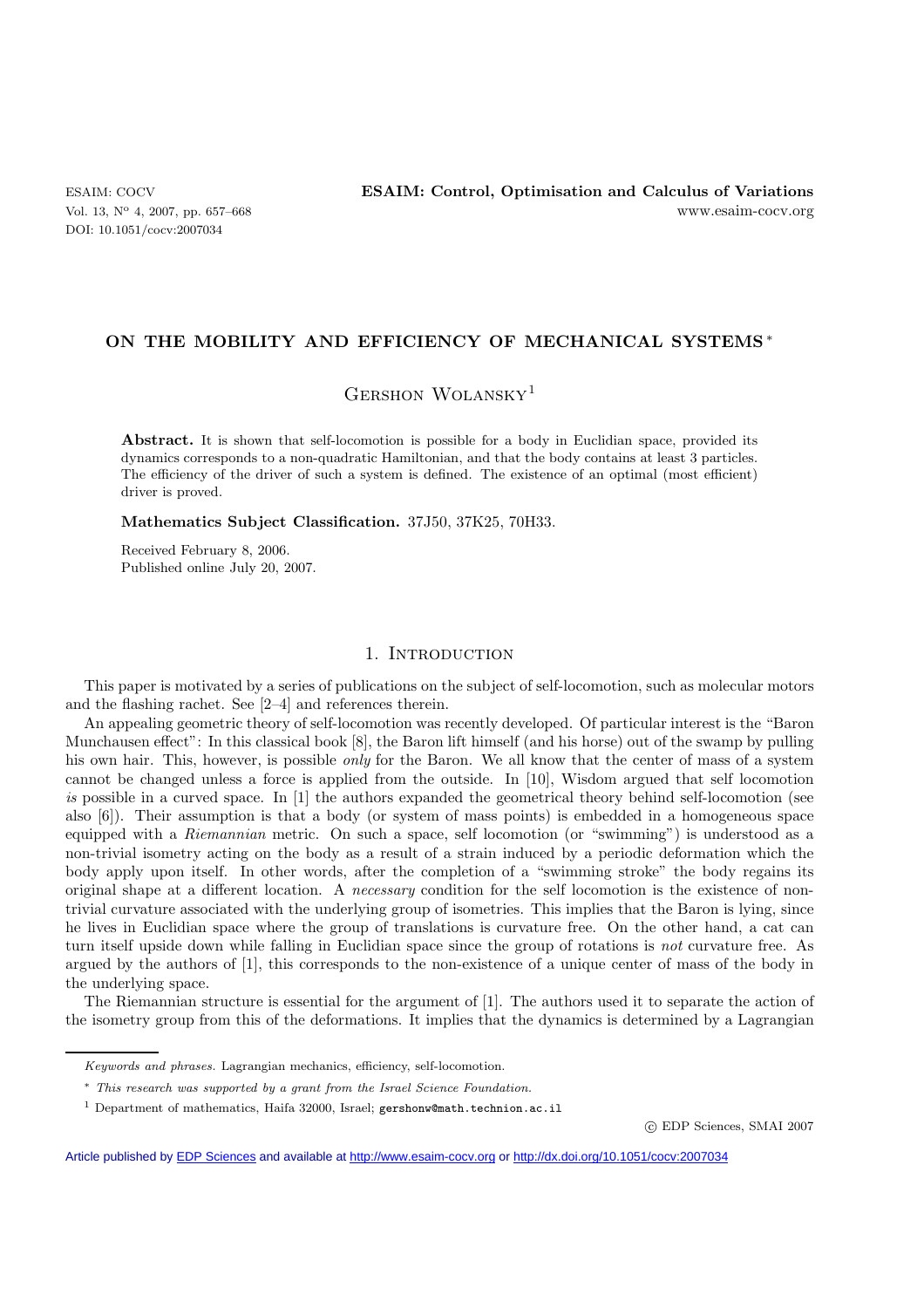#### 658 G. WOLANSKY

induced by the metric – in particular, a quadratic Lagrangian. See Section 4 below for further discussion of this point.

In this paper I consider self-locomotion form a somewhat different (perhaps more general) point of view and remove the limitation of quadratic Lagrangians. On the other hand, we stay in Euclidian space, where the group of translations acts transitively and the center of mass is defined in a unique way.

A mechanical system is represented by a shift-invariant Lagrangian which is symmetric under permutation of its coordinates. Some of the degrees of freedom are constrained to preserve their relative positions. The motion of the system is determined by its constant momentum vector. The rest state corresponds to a zero momentum vector.

By a deformation we mean a change in the relative positions which preserves their center of mass. A time periodic deformation is called a *driver*. The shift invariance of the system, along with the momentum vector, are still preserved, but the *averaged* velocity of the system may change. If such a change takes place then the driver is said to be a *mobilizing* driver for the prescribed momentum. Self-locomotion corresponds to a mobilizing driver which is initially at rest. The motion of such mobilizing driver corresponds to zero momentum.

There is a natural way to define the efficiency of a mobilizing driver in terms of the relation between the relative shift due the presence of the driver and the rate of energy invested in this driver. The question of existence of the best (most efficient) driver is a very natural one.

In Section 2 we pose the main assumptions and definitions – in particular, the definition of efficiency. The main theorem of this paper is presented and proved in Section 3. Here we specializes in homogeneous Lagrangian and prove the existence of a best (most efficient) driver. Finally, in Section 4 we discuss the relation between the assumptions of this paper and the geometrical theory of self-locomotion, as presented in [1].

# 2. Description of the model

#### 2.1. **Mechanical systems and drivers**

Consider the Lagrangian function  $L(\dot{x})$  on  $\mathbb{R}^n$  where

$$
L: \mathbb{R}^n \to \mathbb{R}^+ \cup \{0\} \text{ is strictly convex and } L(\mathbf{0}) = 0,
$$
\n
$$
(2.1)
$$

and, for any permutation  $\pi : \{1, \ldots, n\} \rightarrow \{1, \ldots, n\}$ 

$$
L(v_1, v_2, \dots, v_n) = L(v_{\pi(1)}, v_{\pi(2)}, \dots, v_{\pi(n)})
$$
\n(2.2)

Let  $p_i = \partial_{v_i} L$  the momentum associated with the  $v_i$  and  $p := (p_1, \ldots, p_n) \in \mathbb{R}^n$  any fixed momentum vector. The unconstrained orbit is just

$$
\boldsymbol{x}(t) = \dot{\boldsymbol{x}}(t - t_0) + \boldsymbol{x}_0,
$$

where  $x_0 \in \mathbb{R}^n$  and  $\dot{x}$  is uniquely determined by inverting

$$
\nabla_{\dot{\boldsymbol{x}}}L=\boldsymbol{p}.
$$

The corresponding Hamiltonian function is defined, as usual, by the Legendre transform

$$
H(\boldsymbol{p}) := \sup_{\dot{\boldsymbol{x}} \in \mathbb{R}^n} \left[ \dot{\boldsymbol{x}} \cdot \boldsymbol{p} - L(\dot{\boldsymbol{x}}) \right]. \tag{2.3}
$$

Now, we introduce a constraint on this system as follows: The set  $\{1,\ldots,n\}$  is decomposed into N disjoint subsets (clusters)  $I_1 \ldots, I_N$  so  $\cup_1^N I_j = \{1, \ldots, n\}$  and  $I_j \cap I_i = \emptyset$  if  $i \neq j$ . We further assume that each cluster contains at least 2 elements.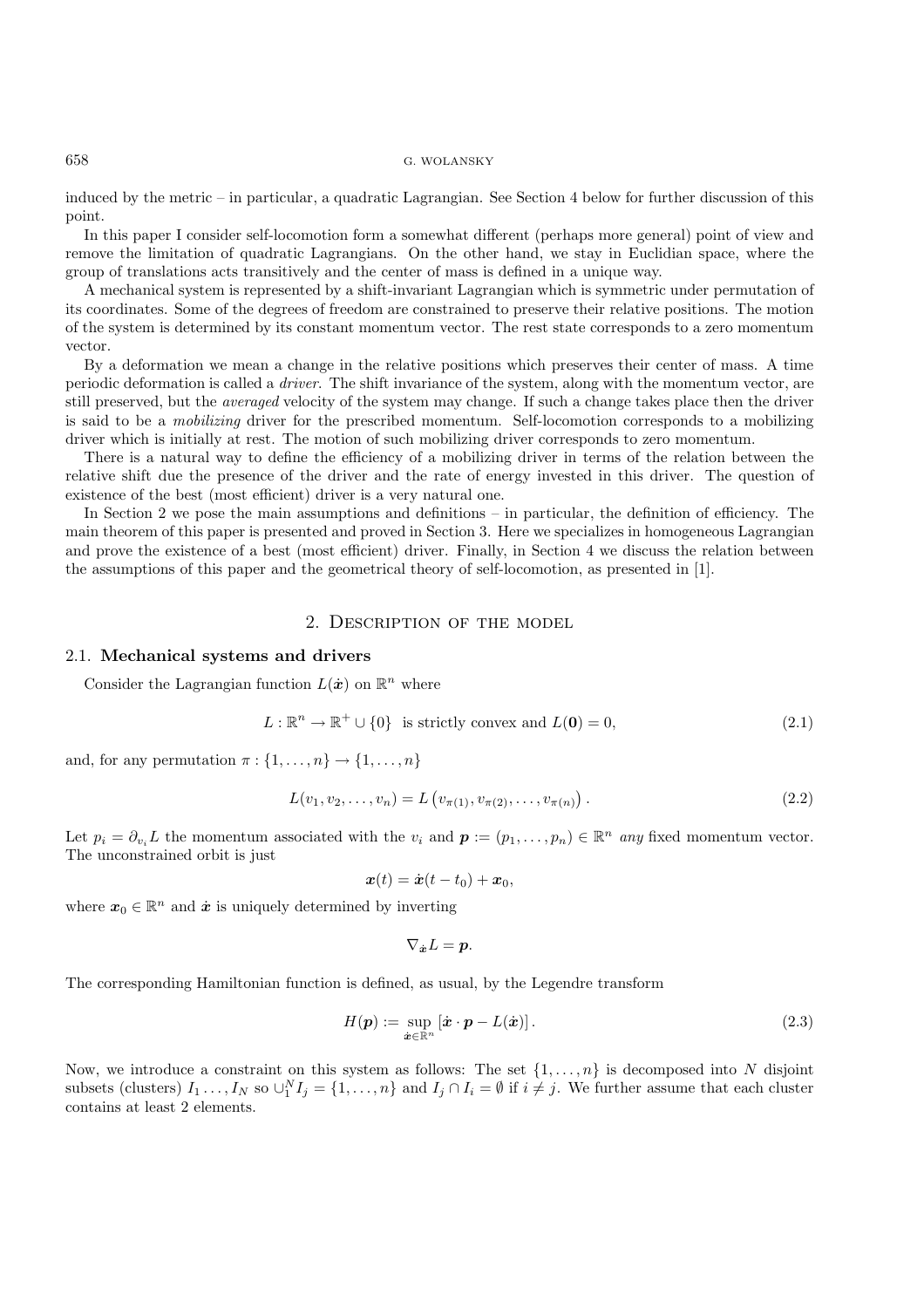The position of the system at time t can, thus, be represented by the N vectors  $x_{I_i} = (x_i ; i \in I_j) \in \mathbb{R}^{I_j}$  for  $j = 1, \ldots, N$ . The Lagrangian system can, in turn, be written as

$$
L=L(\dot{\boldsymbol{x}}_{I_1},\ldots,\dot{\boldsymbol{x}}_{I_N}).
$$

In each cluster  $I_j$ , the particles are constrained to move along a prescribed periodic orbit with respect to some point (say, the center of mass of the particles in this cluster). Let  $y_{I_i}(t)=(y_i(t), i \in I_j) \in \mathbb{R}^{I_j}$  be such a periodic orbit associated with the driver  $j$ , so

$$
\boldsymbol{y}_{I_j}(t) = \boldsymbol{y}_{I_j}(t+T) \ \ \forall t \in \mathbb{R}, \ 1 \leq j \leq N.
$$

In addition we may assume that the "center of mass" of the each driver is at rest, that is

$$
\sum_{i \in I_j} y_i = 0, \ 1 \le j \le n. \tag{2.4}
$$

We call such constraint  $y_{I_j}$  the j-driver. The position of  $x_{I_j}$  at time t is, thus, determined by the single R valued function  $X_j$  *via* 

$$
\boldsymbol{x}_{I_j}(t) = \boldsymbol{y}_{I_j}(t) + X_j(t)\mathbf{1}_j,\tag{2.5}
$$

where  $\mathbf{1}_j := (1,\ldots,1) \in \mathbb{R}^{I_j}$ . Let  $\boldsymbol{X} := (X_1,\ldots,X_N)$ . Similarly, let  $\boldsymbol{Y} := (\boldsymbol{y}_{I_1},\ldots,\boldsymbol{y}_{I_N}) \in \prod_{j=1}^N \mathbb{R}^{I_j}$ . The constrained Lagrangian is now the function  $\hat{L} : \mathbb{R}^N \times \prod_{j=1}^N \mathbb{R}^{I_j} \to \mathbb{R}$  given by

$$
\hat{L}(\dot{\boldsymbol{X}}, \dot{\boldsymbol{Y}}) := L\left(\dot{X}_1 \mathbf{1}_{I_1} + \dot{\boldsymbol{y}}_{I_1} \dots \dot{X}_N \mathbf{1}_{I_N} + \dot{\boldsymbol{y}}_{I_N}\right)
$$
\n(2.6)

and the associated momentum  $P \in \mathbb{R}^N$  defined by

$$
\boldsymbol{P} = (P_1, \ldots, P_N) \; , \; P_i = \partial_{\dot{X}_i} \hat{L}(\dot{\boldsymbol{X}}, \dot{\boldsymbol{Y}}).
$$

Using the Hamiltonian formulation we set the Hamiltonian  $\hat{H}(P, \dot{Y})$  associated with the constrained system as

$$
\hat{H} : \mathbb{R}^N \times \prod_{j=1}^N \mathbb{R}^{I_j} \to \mathbb{R} \; ; \; \hat{H}(\mathbf{P}.\dot{\mathbf{Y}}) = \sup_{\mathbf{W} \in \mathbb{R}^N} \left[ \mathbf{W} \cdot \mathbf{P} - \hat{L}(\mathbf{W}, \dot{\mathbf{Y}}) \right]. \tag{2.7}
$$

The solution of the constrained system is now determined by any constant momentum vector  $P \in \mathbb{R}^N$  *via* 

$$
\mathbf{X}(t) = \mathbf{X}(0) + \int_0^t \frac{\partial \hat{H}(\mathbf{P}, \dot{\mathbf{Y}})}{\partial \mathbf{P}} dt,
$$

and the displacement of the system after one period is given by

$$
\Delta_{\mathbf{Y}}\mathbf{X} := \mathbf{X}(T) - \mathbf{X}(0) = \int_0^T \frac{\partial \hat{H}(\mathbf{P}, \dot{\mathbf{Y}})}{\partial \mathbf{P}} dt.
$$

If all drivers  $\dot{\mathbf{y}}_{I_j}$  are "turned off", so  $\dot{\mathbf{Y}} = 0$ , then the respective displacement is given by

$$
\Delta_0 \mathbf{X} := T \frac{\partial \hat{H}(\mathbf{P}, 0)}{\partial \mathbf{P}}.
$$
\n(2.8)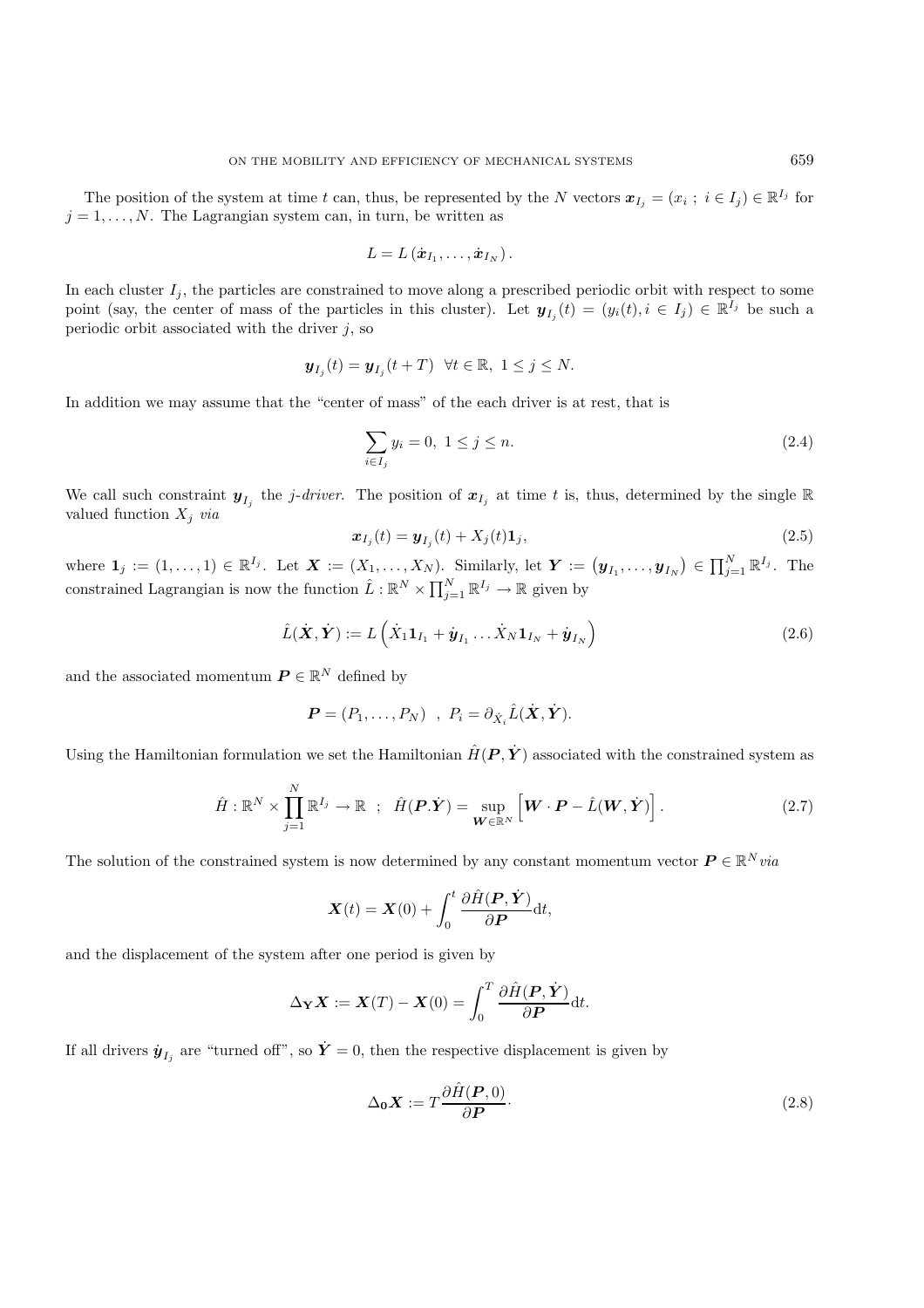The difference

$$
\Delta_Y X - \Delta_0 X \tag{2.9}
$$

is some measure of the *mobility* of the driver *Y* .

**Example.** If  $P = 0$  and the driver is turned off  $(Y = 0)$  then the system is at rest  $(X = 0)$ . In particular, there is no displacement after a period  $T(\Delta_0 \mathbf{X} = 0)$ . If the driver is "turned on" at the same value  $\mathbf{P} = 0$ , the displacement may be nonzero. In this case

$$
\Delta_{\mathbf{Y}} \mathbf{X} |_{\mathbf{P}=\mathbf{0}} = \int_0^T \frac{\partial \hat{H}(\mathbf{0}, \dot{\mathbf{Y}})}{\partial \mathbf{P}} dt \neq 0,
$$

and the system is *self-locomotive*.

**Definition 2.1.** The rate of energy spent by the drivers *Y* for a prescribed  $P \in \mathbb{R}^N$  is

$$
S(\boldsymbol{P}, \boldsymbol{Y}) := -\frac{1}{T} \int_0^T \left[ \hat{H}(\boldsymbol{P}, \dot{\boldsymbol{Y}}) - \hat{H}(\boldsymbol{P}, \boldsymbol{0}) \right] dt.
$$

**Remark 2.1.** Definition 2.1 is rater natural since the Hamiltonian  $\hat{H}(P, \dot{Y})$  is, physically, the energy state of the constrained system. If we reduce the energy state of the "free" system  $\hat{H}(P, 0)$ , then what is left is the energy executed *by* the constrains themselves. The minus sign applies for the energy spent *on* the constrains.

**Lemma 2.1.** *The energy rate*  $S(P, Y)$  *is always non-negative.* 

*Proof.* By definition

$$
\hat{H}(\boldsymbol{P},\dot{\boldsymbol{Y}}) \leq H\left(\boldsymbol{1}_1 P_1,\ldots,\boldsymbol{1}_N P_N\right)
$$

where  $\mathbf{1}_i$  is defined as in (2.5). Indeed,

$$
\hat{H}(\boldsymbol{P}, \dot{\boldsymbol{Y}}) = \sup_{\dot{\boldsymbol{X}} \in \mathbb{R}^N} \left[ \dot{\boldsymbol{X}} \cdot \boldsymbol{P} - L \left( \mathbf{1}_1 \dot{\boldsymbol{X}}_1 + \dot{\boldsymbol{y}}_1, \dots, \mathbf{1}_N \dot{\boldsymbol{X}}_N + \dot{\boldsymbol{y}}_N \right) \right]
$$
\n
$$
= \sup_{\dot{\boldsymbol{X}} \in \mathbb{R}^N} \left[ \sum_{i=1}^N \left( \dot{\boldsymbol{X}}_i + \sum_{j \in I_i} \dot{\boldsymbol{y}}_j \right) P_i - L \left( \mathbf{1}_1 \dot{\boldsymbol{X}}_1 + \dot{\boldsymbol{y}}_1, \dots, \mathbf{1}_N \dot{\boldsymbol{X}}_N + \dot{\boldsymbol{y}}_N \right) \right]
$$
\n
$$
\leq \sup_{\boldsymbol{W}:=(\boldsymbol{w}_1,\dots,\boldsymbol{w}_N) \; ; \; \boldsymbol{w}_j \in \mathbb{R}^{I_j}} \left[ \sum_{i=1}^N \left( \sum_{j \in I_i} w_j \right) P_i - L(\boldsymbol{w}_1, \dots, \boldsymbol{w}_N) \right]
$$
\n
$$
= H(P_1 \mathbf{1}_1, \dots, P_N \mathbf{1}_N) \quad (2.10)
$$

where the second equality in (2.10) follows from (2.4). Finally, the definition of  $\hat{H}(\mathbf{P}, \mathbf{0})$  implied by (2.7) and the symmetry of  $L$  under permutations  $(2.2)$  yields

$$
H(P_11_1,\ldots,P_N1_N)=\hat{H}(\boldsymbol{P},\boldsymbol{0}).
$$

In order to obtain a good notion of efficiency, the mobility vector  $(2.9)$  should be scaled against the energy rate  $S(P, Y)$ . However, (2.9) represents a vector while  $S(P, Y)$  is a scalar. In order to compare the two, we replace (2.9) by an equivalent, scalar measure which have the same scaling as the energy rate (see Sect. 3):

**Definition 2.2.** The driver *Y* is said to be *P* −mobilized if

$$
\Delta(\boldsymbol{P}, \boldsymbol{Y}) := \hat{L}\left(\frac{\Delta_{\boldsymbol{Y}}\boldsymbol{X}}{T}, \boldsymbol{0}\right) - \hat{L}\left(\frac{\Delta_{\boldsymbol{0}}\boldsymbol{X}}{T}, \boldsymbol{0}\right) - T^{-1}\boldsymbol{P} \cdot \left[\Delta_{\boldsymbol{Y}}\boldsymbol{X} - \Delta_{\boldsymbol{0}}\boldsymbol{X}\right].
$$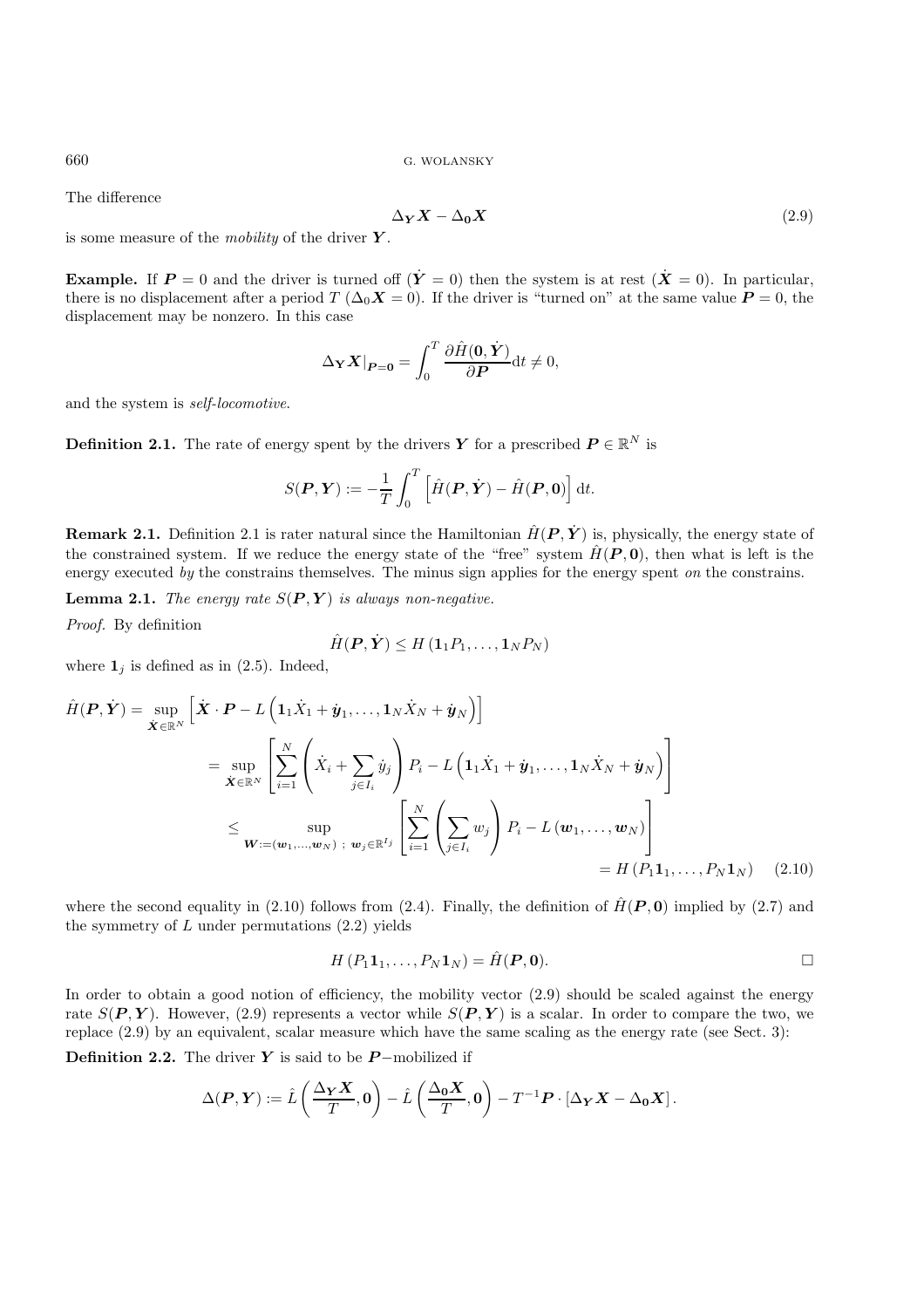In particular, it is self locomotive if  $\Delta(0, Y) > 0$ .

**Lemma 2.2.** *For any*  $P \in \mathbb{R}^N$ ,  $\Delta(P, Y) \geq 0$ *. Moreover,*  $\Delta(P, Y) > 0$  *if and only if*  $\Delta_Y X - \Delta_0 X \neq 0$ .

*Proof.* By (2.8) it follows that

$$
T^{-1}\boldsymbol{P}\cdot\Delta_{\boldsymbol{0}}\boldsymbol{X}-\hat{L}\left(\frac{\Delta_{\boldsymbol{0}}\boldsymbol{X}}{T},\boldsymbol{0}\right)=\boldsymbol{P}\cdot\frac{\partial\hat{H}(\boldsymbol{P},\boldsymbol{0})}{\partial\boldsymbol{P}}-\hat{L}\left(\frac{\partial\hat{H}(\boldsymbol{P},\boldsymbol{0})}{\partial\boldsymbol{P}},\boldsymbol{0}\right)=\hat{H}(\boldsymbol{P},\boldsymbol{0}).
$$

By (2.7) it follows that

$$
\hat{H}(\boldsymbol{P},\boldsymbol{0}) \geq \boldsymbol{P} \cdot \frac{\Delta_{\boldsymbol{Y}}\boldsymbol{X}}{T} - \hat{L}\left(\frac{\Delta_{\boldsymbol{Y}}\boldsymbol{X}}{T},\boldsymbol{0}\right),
$$

and the inequality is strict unless  $\Delta_Y X = \Delta_0 X$  since  $\hat{L}$  is strictly convex.

**Definition 2.3.** The efficiency of a driver *Y* for a prescribed momentum vector  $P \in \mathbb{R}^N$  is

$$
e(\boldsymbol{P},\boldsymbol{Y}) := \frac{\Delta(\boldsymbol{P},\boldsymbol{Y})}{S(\boldsymbol{P},\boldsymbol{Y})} \cdot
$$

In particular, the efficiency of a self-locomotive driver is

$$
e(0, \boldsymbol{Y}) := \frac{\Delta(0, \boldsymbol{Y})}{S(0, \boldsymbol{Y})}.
$$

**Lemma 2.3.** *For any mechanical system* L*, mobilizing driver Y and momentum vector P ,*

$$
0 < e(\boldsymbol{P}, \boldsymbol{Y}) < 1.
$$

*Proof.* By (2.8) and Definition 2.2 it follows that

$$
\Delta(\boldsymbol{P}, \boldsymbol{Y}) = \hat{L}\left(\frac{\Delta_{\boldsymbol{Y}}\boldsymbol{X}}{T}, \boldsymbol{0}\right) - \boldsymbol{P} \cdot \frac{\Delta_{\boldsymbol{Y}}\boldsymbol{X}}{T} + \hat{H}(\boldsymbol{P}, \boldsymbol{0}).
$$

We prove now that

$$
-\frac{1}{T}\int_0^T \hat{H}(\boldsymbol{P}, \dot{\boldsymbol{Y}})dt > \hat{L}\left(\frac{\Delta_{\boldsymbol{Y}}\boldsymbol{X}}{T}, 0\right) - \boldsymbol{P} \cdot \frac{\Delta_{\boldsymbol{Y}}\boldsymbol{X}}{T}.
$$
\n(2.11)

The left of (2.11) is nothing but

$$
\frac{1}{T} \int_0^T \left[ \hat{L}(\dot{\boldsymbol{X}}, \dot{\boldsymbol{Y}}) - \boldsymbol{P} \cdot \dot{\boldsymbol{X}} \right] dt = \frac{1}{T} \int_0^T \hat{L}(\dot{\boldsymbol{X}}, \dot{\boldsymbol{Y}}) dt - \boldsymbol{P} \cdot \frac{\Delta_{\boldsymbol{Y}} \boldsymbol{X}}{T},
$$

where  $\boldsymbol{X}$  is the optimal solution corresponding to the driver  $\boldsymbol{Y}$ . So, we only have to prove that

$$
\frac{1}{T} \int_0^T \hat{L}(\dot{\boldsymbol{X}}, \dot{\boldsymbol{Y}}) dt > \hat{L} \left( \frac{\Delta_{\boldsymbol{Y}} \boldsymbol{X}}{T}, 0 \right).
$$

The above is nothing but Jensen's inequality, which can we written as

$$
\frac{1}{T} \int_0^T \hat{L}(\dot{\mathbf{X}}, \dot{\mathbf{Y}}) dt \ge \hat{L} \left( \frac{1}{T} \int_0^T \dot{\mathbf{X}} dt, \frac{1}{T} \int_0^T \dot{\mathbf{Y}} dt \right) = \hat{L} \left( \frac{\Delta_Y X}{T}, 0 \right),
$$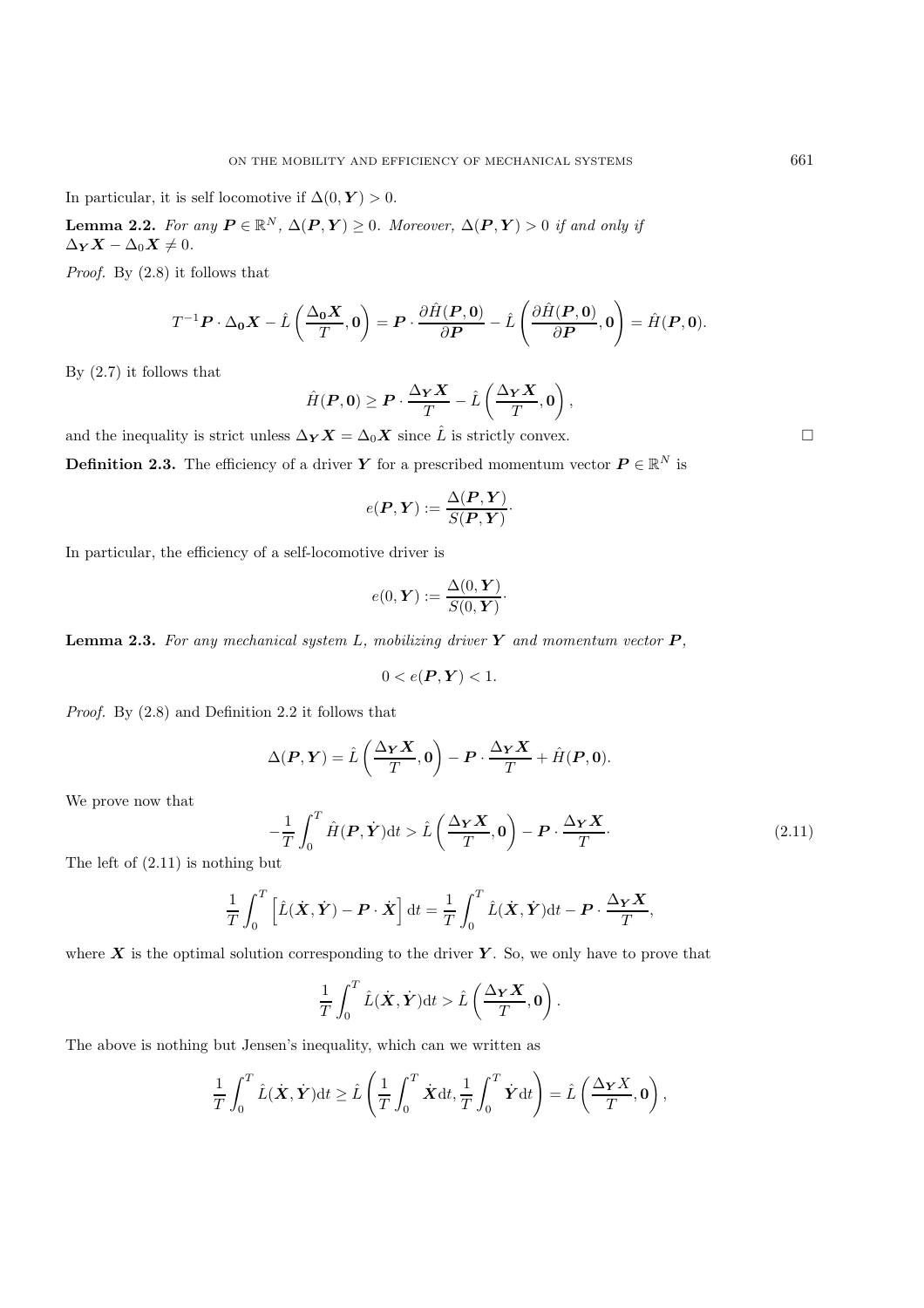where we used the definition of  $\Delta_Y X$  and (2.4) in the last step. Finally, since  $\hat{L}$  is strictly convex, the equality above holds if and only if  $\dot{Y} = 0$  and  $\dot{X} = \Delta_Y X/T$ , which is possible only if *Y* is not mobilizing for the given *P*. given  $P$ .

**Definition 2.4.** Given a convex Lagrangian L satisfying  $(2.1, 2.2)$  and  $P \in \mathbb{R}^N$ ,

$$
\overline{e}(\mathbf{P}) := \sup_{\mathbf{Y}} e(\mathbf{P}, \mathbf{Y}).
$$
\n(2.12)

where the supremum is taken over all T−periodic, mobilizing *Y* satisfying (2.4).

# 3. Special case: homogeneous Lagrangians

We now pose the following problem:

- (1) Is  $\overline{e}(\boldsymbol{P}) = 1$ ?
- (2) If  $\overline{e}(P) < 1$ , is the supremum in (2.12) achieved?

To handle these problems we find it convenient to pose some assumptions on the Lagrangian function.

# 3.1. **Basic definitions**

Let us concentrate on the special case where the Lagrangian corresponds to a set of mutually independent  $n$ particles. The Lagrangian function we consider is

$$
L(\dot{q}_1,\ldots,\dot{q}_n) := \sum_{1}^{n} |\dot{q}_i|^{\sigma}
$$
\n(3.1)

where  $\sigma > 1$ .

We further restrict ourselves to a single driver, so  $N = 1$  and  $\hat{L} : \mathbb{R}^1 \times \mathbb{R}^n$  given by

$$
\hat{L}(\dot{X}, \dot{Y}) = \sum_{1}^{n} |\dot{X} + \dot{Y}_i|^{\sigma}, \tag{3.2}
$$

where we use the convention of immovable center of mass

$$
\left[\mathbf{Y}\right](t) := \sum_{1}^{n} Y_i(t) \equiv 0. \tag{3.3}
$$

The associated Hamiltonian is, accordingly,

$$
\hat{H}(P,\dot{\boldsymbol{Y}}) := \sup_{W \in \mathbb{R}} \left\{ PW - \hat{L}(W,\dot{\boldsymbol{Y}}) \right\},\tag{3.4}
$$

so, for the "neutral" driver, the Hamiltonian is

$$
\hat{H}(P,0) = \sigma^{1/(\sigma-1)} (1 - \sigma^{-1}) P^{\sigma/(\sigma-1)}.
$$

We shall further assume a unit period  $T = 1$  and the case  $P = 0$ . In that case,  $\Delta_0 X = 0$  by (2.8) and Definition 2.4 yields

$$
\Delta(0, Y) = \hat{L}(\Delta_Y X, 0) = |\Delta_Y X|^{\sigma}.
$$
\n(3.5)

Analogously

$$
S(0, \dot{\boldsymbol{Y}}) = -\int_0^1 \hat{H}(0, \dot{\boldsymbol{Y}}) \mathrm{d}t.
$$
\n(3.6)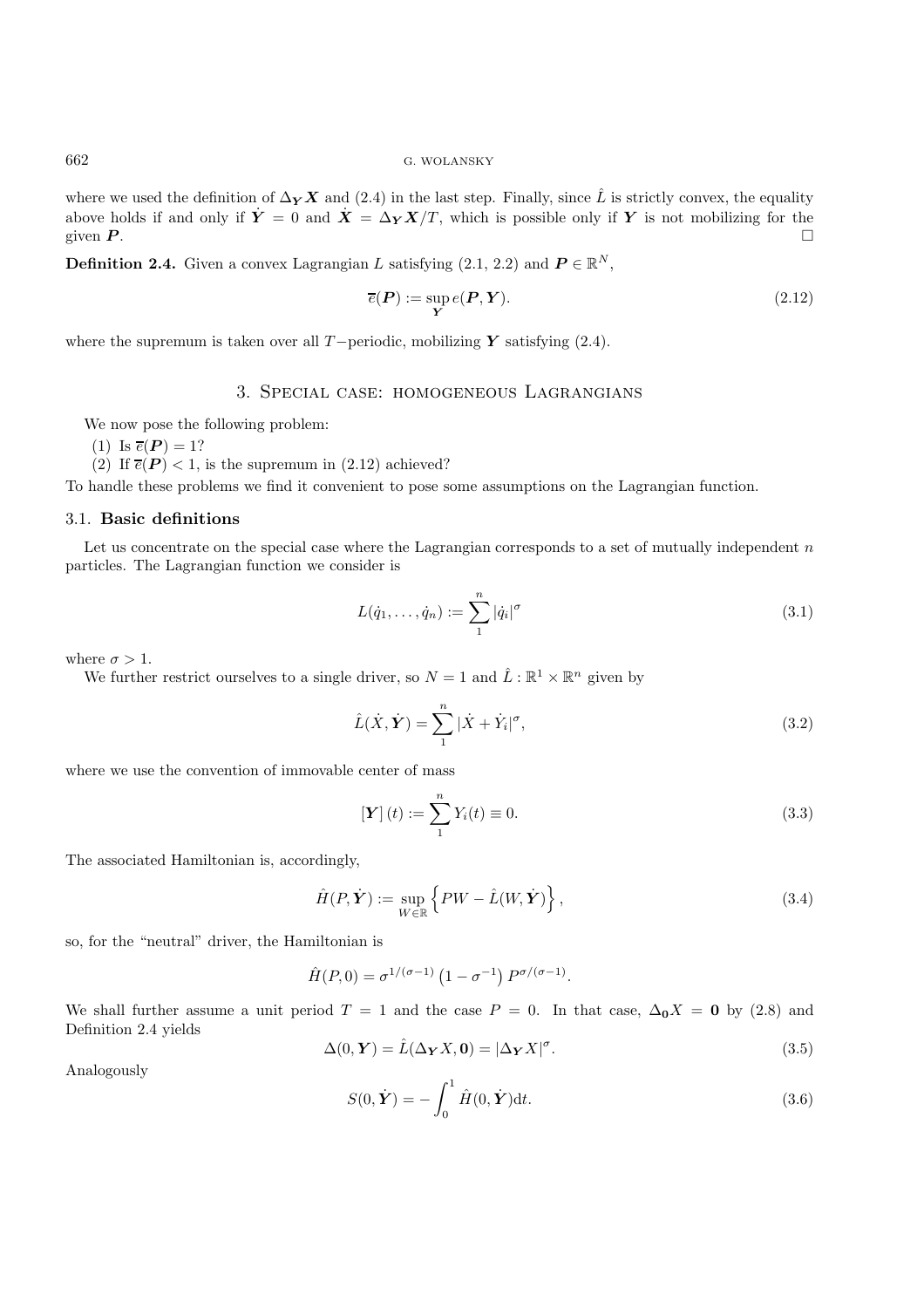For later convenience define

$$
U(\dot{\boldsymbol{Y}}) := \frac{\partial \hat{H}}{\partial P}(0, \dot{\boldsymbol{Y}}).
$$

We observe that

$$
\Delta_{\mathbf{Y}} X = \int_0^1 U(\dot{\mathbf{Y}}) dt.
$$

In terms of  $U$ ,  $(3.5)$  and  $(3.6)$  take the form

$$
\Delta(0, \boldsymbol{Y}) = \left| \int_0^1 U(\dot{\boldsymbol{Y}}) dt \right|^{\sigma}; \ S(0, \boldsymbol{Y}) = \int_0^1 \hat{L} \left( U(\dot{\boldsymbol{Y}}), \dot{\boldsymbol{Y}} \right) dt. \tag{3.7}
$$

The first question to be asked is the mobility of this system. Is there a driver *Y* which mobilizes this Lagrangian at  ${\cal P}=0?$ 

**Lemma 3.1.** *There exists a driver Y which mobilizes the Lagrangian* (3.1) *if and only if* U *is not a linear function.*

*Proof.* If U is a linear function, then for any 1–periodic **Y**, (3.3) implies  $\int_0^1 U(\dot{Y}) dt = 0$ . Conversely, assume U is not linear. Then there exists a function  $\psi : \mathbb{R}^n \to \mathbb{R}^+$  satisfying

$$
\int_{\mathbb{R}^n} \psi(\boldsymbol{v}) \mathrm{d} \boldsymbol{v} = 1, \ \int_{\mathbb{R}^n} \boldsymbol{v} \psi(\boldsymbol{v}) \mathrm{d} \boldsymbol{v} = 0, \ \int_{\mathbb{R}^n} U(\boldsymbol{v}) \psi(\boldsymbol{v}) \mathrm{d} \boldsymbol{v} \neq 0.
$$

By the argument below (3.16) there exists  $Y : [0, 1] \to \mathbb{R}^n$  so that

$$
\int_0^1 U(\dot{\boldsymbol{Y}})\,dt = \int_{\mathbb{R}^n} U(\boldsymbol{v})\psi(\boldsymbol{v})d\boldsymbol{v}.
$$

In addition, the following property holds for  $U$ :

**Lemma 3.2.** *For any*  $\alpha \in \mathbb{R}^+$  *and*  $\lambda \in \mathbb{R}$  *and*  $\mathbf{1} = (1, \ldots, 1) \in \mathbb{R}^n$ , *the function* U *satisfies the following invariance properties:*

$$
\forall \mathbf{v} \in \mathbb{R}^n, \quad U(\alpha \mathbf{v}) = \alpha U(\mathbf{v}); \quad U(\mathbf{v} + \lambda \mathbf{1}) = U(\mathbf{v}) + \lambda.
$$

*Proof.* Follows immediately from (3.2) and (3.4) since  $\hat{L}(\alpha V, \alpha v) = |\alpha|^{\sigma} \hat{L}(V, v)$  as well as  $\hat{L}(V + \lambda, v + \lambda \mathbf{1}) = \hat{L}(V, v).$ 

**Corollary 3.1.** *If either*  $\sigma = 2$  *or*  $n = 2$  *then L is not self-locomotive at*  $P = 0$  *for any driver*  $Y$ *.* 

*Proof.* If  $\sigma = 2$  then  $\hat{L}$  is a quadratic function of X and  $\hat{H}$  is also quadratic with respect to P, with coefficients which are linear in  $\dot{Y}$ . This implies the result by Lemma 3.1. If  $n = 2$  then the shift-homogeneity in Lemma 3.2 implies that  $U(q_1, q_2) = f(q_1 - q_2) + q_1$  for some function f of a single variable. From the scale-homogeneity it follows that

$$
f(\alpha(y_1 - y_2)) + \alpha y_1 = \alpha f(y_1 - y_2) + \alpha y_1 \Longrightarrow \alpha f(\zeta) = f(\alpha \zeta)
$$

for any  $\alpha \in \mathbb{R}^+$  and  $\zeta \in \mathbb{R}$ . Hence, either  $f(\zeta) = \gamma \zeta$  or  $f(\zeta) = \gamma |\zeta|$  for some  $\gamma \in \mathbb{R}$ . It is easily shown that f must change sign on  $\mathbb{R}$ , so it is linear and so is U.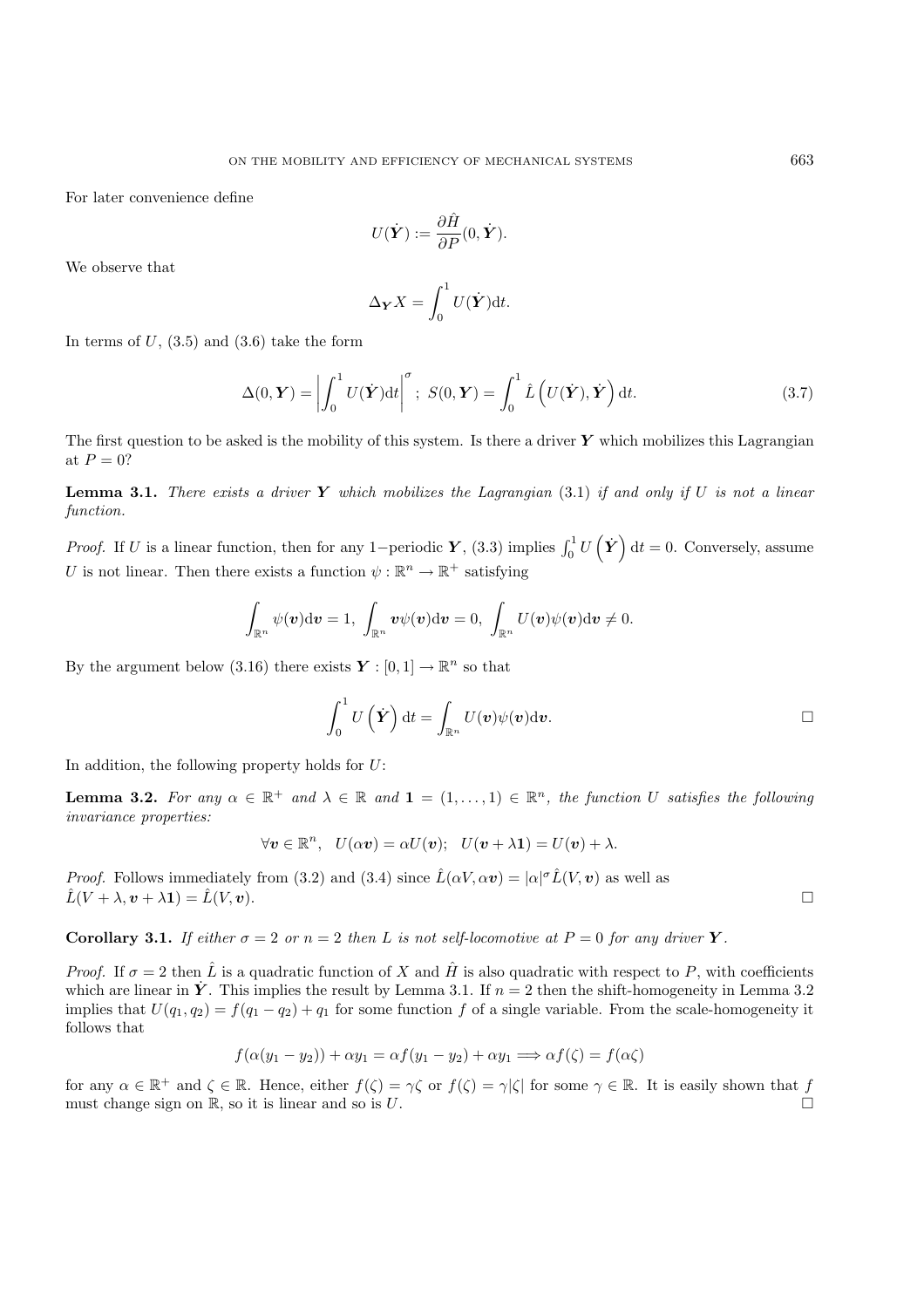### 3.2. **Main result**

Let us define the set of all drivers  $Y$  corresponding to the homogeneous mechanical system  $(3.2)$ :

$$
\Lambda_{\sigma} := \left\{ \boldsymbol{Y} : [0,1] \to \mathbb{R}^n ; \int_0^1 \left| \boldsymbol{\dot{Y}} \right|^{\sigma} < \infty , \sum_{1}^n Y_i \equiv 0. \right\}
$$

**Theorem 1.** *If the homogeneous mechanical system* (3.2) *is mobilized at* P = 0 *then there exists a maximizer*  $of \overline{e}(0) \equiv \sup e(0, Y)$  *in the set*  $\Lambda_{\sigma}$ .

In particular, by Lemma 2.3:

**Corollary 3.2.** *Under the condition of Theorem* 1*,*  $\overline{e}(\mathbf{0}) < 1$ *.* 

**Remark:** Corollary 3.1 implies that  $n > 2$  and  $\sigma \neq 2$  are necessary for the condition of Theorem 1. We conjecture that these conditions are also sufficient. In any case, it is not difficult to construct examples for  $P = 0$  mobilized homogeneous systems. For example, take  $\sigma = 3$ ,  $n = 3$ . The function  $U = U(Y_1, Y_2, Y_3)$ can be readily calculated as the root of a quadratic equation whose coefficients are linear functions of  $Y_i$ . The discriminant, however, is *not* a complete square, so U is not linear.

From Lemma 3.2, (3.7) and the homogeneity of  $\hat{L}$  it follows by Definition 2.3 that

$$
e(0, \alpha Y) = e(0, Y). \tag{3.8}
$$

In addition,  $e(0, Y)$  is clearly invariant under diagonal shifts  $Y \to Y(t) + \beta(t)1$  where  $\mathbf{1} = (1, \dots 1) \in \mathbb{R}^n$ . Define now

$$
\Lambda^0_{\sigma} := \{ \mathbf{Y} = (Y_1, \dots Y_n) \in \Lambda_{\sigma} ; \ \ Y_1 \equiv 0. \}
$$

and

$$
S_{\sigma} = \left\{ \boldsymbol{Y} \in \Lambda_{\sigma}^{0} ; \int_{0}^{1} \left| \dot{\boldsymbol{Y}}(t) \right|^{\sigma} \mathrm{d}t = 1 \right\} ; B_{\sigma} = \left\{ \boldsymbol{Y} \in \Lambda_{\sigma}^{0} ; \int_{0}^{1} \left| \left( \dot{\boldsymbol{Y}}(t) \right) \right|^{\sigma} \mathrm{d}t \le 1 \right\}.
$$
 (3.9)

It follows that

$$
\overline{e}(0) := \sup_{\mathbf{Y} \in \Lambda_{\sigma} - \{0\}} e(0, \mathbf{Y}) = \sup_{\mathbf{Y} \in S_{\sigma}} e(0, \mathbf{Y}) = \sup_{\mathbf{Y} \in B_{\sigma} - \{0\}} e(0, \mathbf{Y}).
$$
\n(3.10)

Let now  $Y_j$  be a maximizing sequence of  $e(0)$  in  $S_{\sigma}$ . There is a weak limit  $Y_{\infty} \in B_{\sigma}$  of this sequence. The inequality

$$
\lim_{j\to\infty}\Delta(0,\boldsymbol{Y}_j)\leq\Delta(0,\boldsymbol{Y}_\infty)
$$

holds since  $\Delta(0, Y)$  is upper-semi-continuous, but we do not have the same claim for  $S(0, Y)$ . So, we cannot prove that  $Y_{\infty}$  is a maximizer of e in  $B_{\sigma}$ .

Another problem is that we may have  $\boldsymbol{Y}_{\infty} = \boldsymbol{0}$ , so  $e(0, \boldsymbol{Y}_{\infty})$  is not defined at all. As an example, let  $\boldsymbol{Y} \in \Lambda_{\sigma}$ and assume that  $\int_0^1 U(\dot{Y}) \neq 0$ . This, in particular, implies that  $X(t) := \int^t U(\dot{Y}) = \tilde{X}(t) + \lambda t$  where  $\tilde{X}$  is a periodic function and  $\lambda \neq 0$ . If we replace  $Y(t)$  by  $Y_j = Y_j(t) := j^{-1}Y(jt)$  for  $j \in \mathbb{N}$ , using the periodicity of *Y* to define  $Y_i$  on  $(0, 1)$ , the following claims are straightforward:

- (1)  $\mathbf{Y}_j \in \Lambda_{\sigma}$  for any  $j \in \mathbb{N}$ .
- (2)  $S(0, Y_j) = S(0, Y)$ .
- (3)  $\Delta_{\boldsymbol{Y}_j} \boldsymbol{X} = \Delta_{\boldsymbol{Y}} \boldsymbol{X}$ , so  $\Delta(0, \boldsymbol{Y}_j) = \Delta(0, \boldsymbol{Y})$ .
- (4)  $\lim_{j\to\infty} \dot{\boldsymbol{Y}}_j = 0$  weakly.

In particular, we find out that  $e(0, Y_j) = e(0, Y)$ , while  $e(0, \cdot)$  is not defined for the weak limit lim<sub>j→∞</sub>  $\overline{Y}_j = 0$ .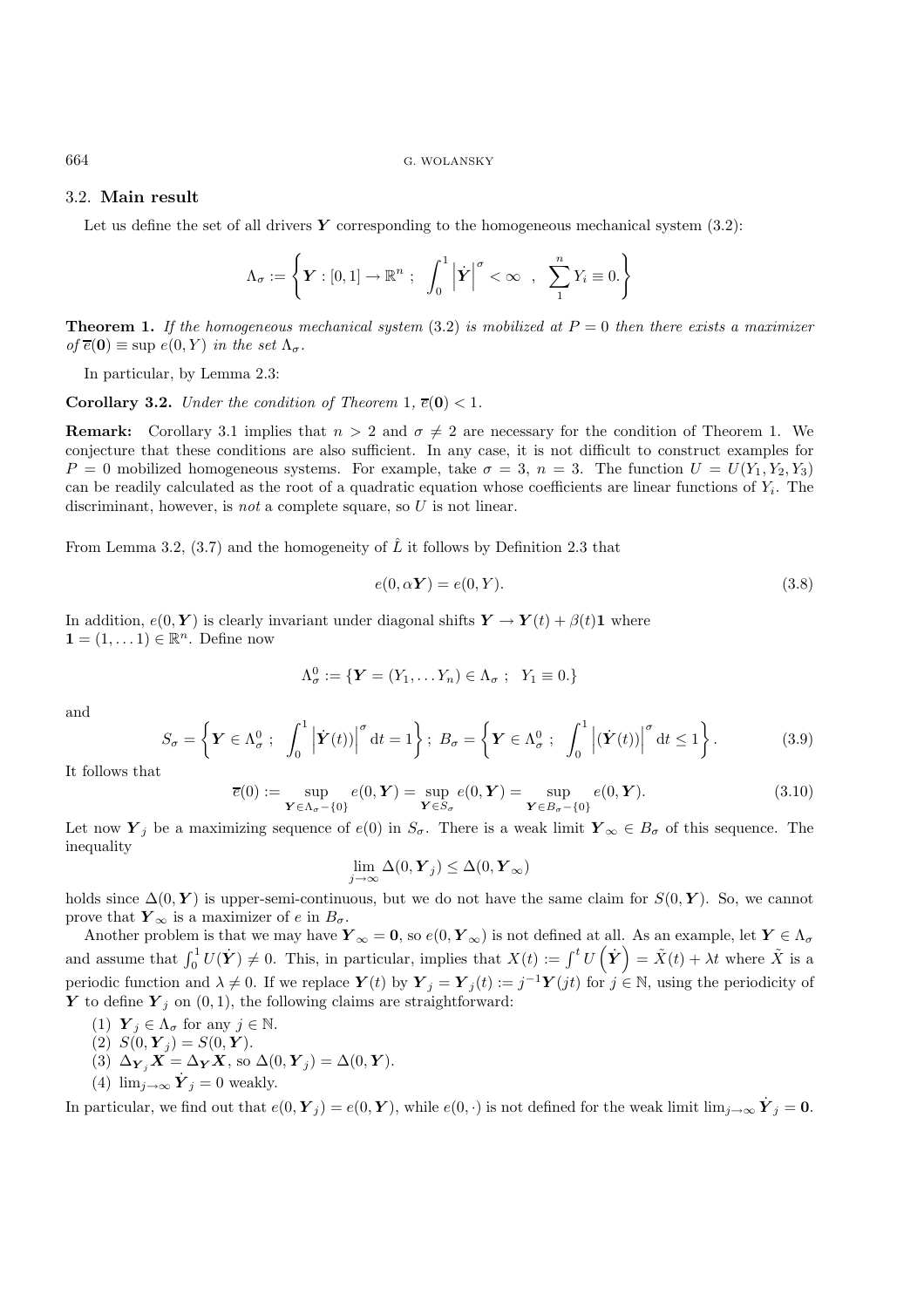## 3.3. **Relaxation**

To overcome the last difficulty we shall extend Definition 2.3 as follows: Let

$$
\mathcal{P}^n := \{Probability\ Borel\ measures\ on\ \mathbb{R}^n\}.
$$

Given  $\nu \in \mathcal{P}^n$ , let

$$
\Delta_{\nu} X := \int_{\mathbb{R}^n} U(\mathbf{V}) \nu(\mathrm{d}\mathbf{V}). \tag{3.11}
$$

$$
\langle \hat{H}(P) \rangle_{\nu} := \int_{\mathbb{R}^n} \hat{H}(P, \mathbf{V}) \nu(\mathrm{d}\mathbf{V}). \tag{3.12}
$$

The relaxation of Definition 2.3 for  $P = 0$  is given by

$$
\langle e(0) \rangle_{\nu} := -\frac{|\Delta_{\nu} X|^{\sigma}}{\langle \hat{H}(0) \rangle_{\nu}} = \frac{\left| \int U(\mathbf{V}) \nu(\mathrm{d}\mathbf{V}) \right|^{\sigma}}{\int_{\mathbb{R}^n} \sum_{i=1}^n |V_i + U(\mathbf{V})|^{\sigma} \nu(\mathrm{d}\mathbf{V})}.
$$
\n(3.13)

We shall further extend the definitions of  $\Lambda_{\sigma}$  and  $\Lambda_{\sigma}^{0}$  as follows:

$$
\overline{\Lambda}_{\sigma} := \left\{ \nu = \nu(\mathrm{d}\mathbf{V}) \in \mathcal{P}^n \; ; \; \int_{\mathbb{R}^n} |\mathbf{V}|^{\sigma} \nu(\mathrm{d}\mathbf{V}) < \infty \; ; \; \int_{\mathbb{R}^n} V_i \nu(\mathrm{d}\mathbf{V}) = 0, 1 \le i \le n \right\} \tag{3.14}
$$

$$
\overline{\Lambda}_{\sigma}^{0} := \{ \nu \in \overline{\Lambda}_{\sigma} \; ; \; \nu = \delta_{V_1} \otimes \mu(\mathrm{d}V_2, \dots, \mathrm{d}V_n) \; \text{ where } \mu \in \mathcal{P}^{n-1} \} \,.
$$

**Lemma 3.3.** For any  $Y \in \Lambda_{\sigma}$  (res.  $Y \in \Lambda_{\sigma}^{0}$ ) there exists  $\nu \in \overline{\Lambda}_{\sigma}$  (res.  $\nu \in \overline{\Lambda}_{\sigma}^{0}$ ) so that  $\langle e(0) \rangle_{\nu} = e(0, Y)$ . *Conversely, for any*  $\nu \in \overline{\Lambda}_{\sigma}$  (res.  $\nu \in \overline{\Lambda}_{\sigma}^{0}$ ) there exists  $\mathbf{Y} \in \Lambda_{\sigma}$  (res.  $\mathbf{Y} \in \Lambda_{\sigma}^{0}$ ) so that  $\langle e(0) \rangle_{\nu} = e(\mathbf{Y}, 0)$ .

**Remark**: The measure  $\nu$  associated with  $\dot{Y}$  is related to *Young measure*. In general, however, Young measures are used to study the oscillatory behavior of a weak limit of  $\mathbb{L}^{\infty}$  sequences (see, *e.g.*, [5]).

*Proof.* For the first part, define  $\nu(\mathrm{d}V) = \int_0^1 \prod_1^n \delta_{V_i - \dot{Y}_i(t)}$ . To elaborate, the measure  $\nu$  corresponding to *Y* is obtained by its application on test functions  $\phi \in C_0(\mathbb{R}^n)$ :

$$
\int_{\mathbb{R}^n} \phi(\mathbf{V}) \nu(\mathrm{d}\mathbf{V}) = \int_0^1 \phi\left(\dot{\mathbf{Y}}(t)\right) \mathrm{d}t.
$$

The above equality extend to  $\phi(\mathbf{s}) = s_i$ ,  $i = 1 \dots n$  and  $\phi(\mathbf{s}) = |\mathbf{s}|^{\sigma}$ . In particular

$$
\int_{\mathbb{R}^n} \mathbf{V} \nu(\mathrm{d} \mathbf{V}) = \int_0^1 \dot{\mathbf{Y}}(t) \mathrm{d} t = 0 \; ; \; \; \int_{\mathbb{R}^n} |\mathbf{V}|^\sigma \nu(\mathrm{d} \mathbf{V}) = \int_0^1 |\dot{\mathbf{Y}}|^\sigma(t) \mathrm{d} t < \infty.
$$

As a result

$$
\langle \hat{H}(0) \rangle_{\nu} = \int_0^1 \hat{H}(0, \dot{\mathbf{Y}}) dt \; ; \; \langle U \rangle_{\nu} = \int_0^1 U(\dot{\mathbf{Y}}) dt \tag{3.16}
$$

and  $\langle e(0) \rangle_{\nu} = e(\mathbf{Y}, 0)$ .

For the second part we use Theorem 2 of [7] to observe the following: For any such  $\nu$  there exists a Borel function  $\mathbb{T} : [0,1] \to \mathbb{R}^n$  which push forward the Lebesgue measure dt on [0, 1] to  $\nu$ . That is, for any test function  $\phi \in C_0(\mathbb{R}^n)$ ,

$$
\int_0^1 \phi(\mathbb{T}(t)) \mathrm{d}t = \int_{\mathbb{R}^n} \phi(\boldsymbol{V}) \nu(\mathrm{d}\boldsymbol{V}).
$$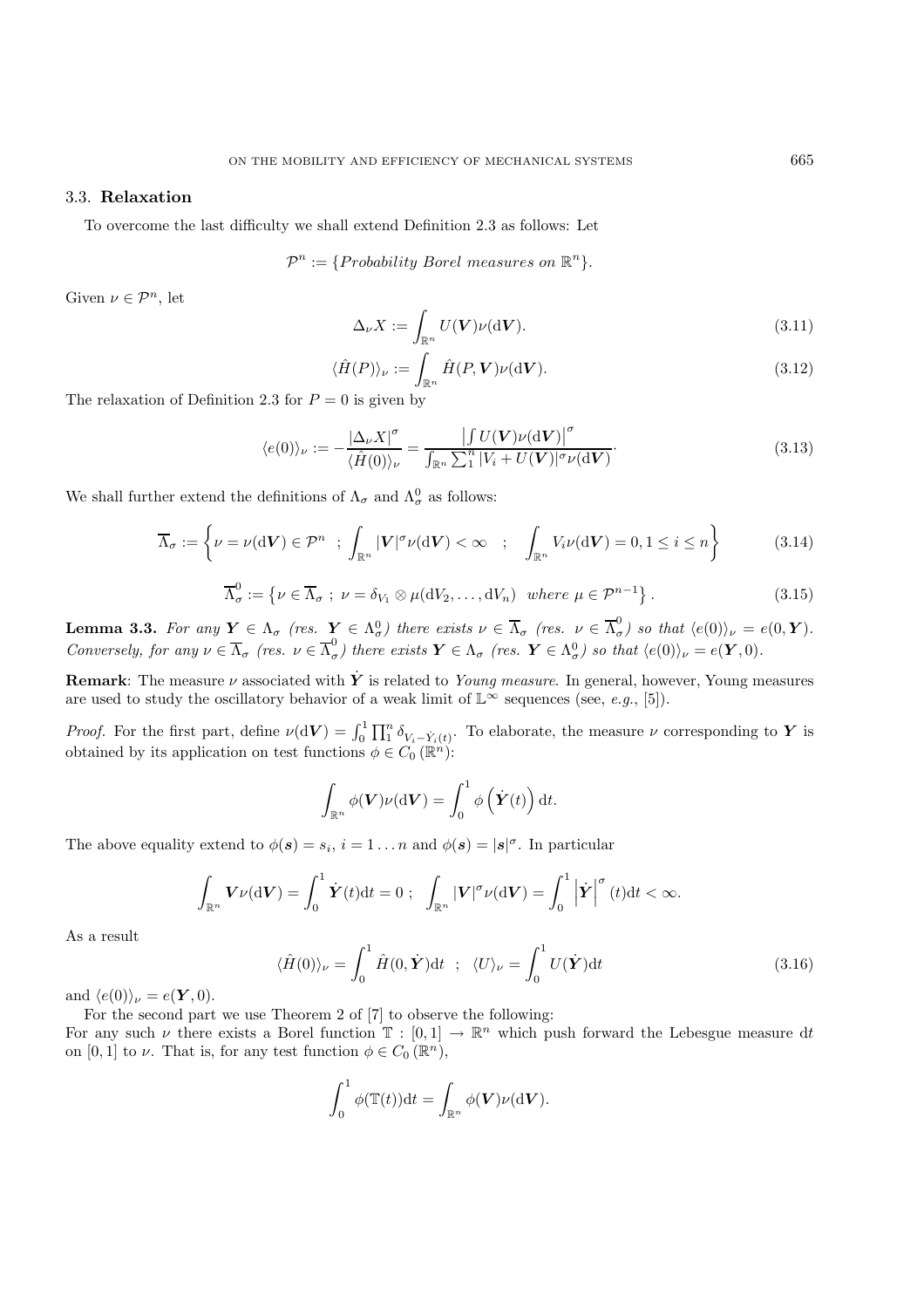So, set  $\boldsymbol{Y}(t) := \int^t \mathbb{T}(s)ds$ . It is absolutely continuous function satisfying  $\dot{\boldsymbol{Y}} = \mathbb{T}$  *a.e.* The definition (3.14) implies also that  $\int_0^1 \left| \dot{\boldsymbol{Y}} \right|$ of **Y**. The equality (3.16) holds under this identification as well.  $\int_{0}^{\sigma} = \int |v|^{\sigma} \nu(\mathrm{d}V) < \infty$ , as well as  $\int_{0}^{1} \dot{Y} dt = \int V \nu(\mathrm{d}V) = 0$ , which yields the periodicity

From Lemma 3.3 and the definition  $(3.10)$  of  $\overline{e}(0)$  we obtain:

### **Corollary 3.3.**

$$
\overline{e}(0) = \sup_{\nu \in \overline{\Lambda}_{\sigma}} \langle e(0) \rangle_{\nu} = \sup_{\nu \in \overline{\Lambda}_{\sigma}^{0}} \langle e(0) \rangle_{\nu}.
$$

#### 3.4. **Proof of Theorem 1**

Define now

$$
\psi(\mathbf{V}) := |U(\mathbf{V})| + \sum_{i=2}^{N} |V_i + U(\mathbf{V})|, \ \mathbf{V} = (0, V_2, \dots, V_N).
$$
 (3.17)

We shall summertime some properties of  $\psi$  which will be needed later:

**Lemma 3.4.** *There exists*  $A > 0$  *so that* 

$$
A^{-1}|\mathbf{V}| \le |\psi(\mathbf{V})| \le A|\mathbf{V}| \quad \forall \mathbf{V} = (0, V_2, \dots, V_N). \tag{3.18}
$$

*In addition, for any*  $\nu \in \overline{\Lambda}^0_{\sigma}$ ,

$$
A^{-1} \int_{\mathbb{R}^N} |\psi(\mathbf{V})|^\sigma \nu(\mathrm{d}\mathbf{V}) < \langle \hat{H}(0) \rangle_{\nu} \le A \int_{\mathbb{R}^N} |\psi(\mathbf{V})|^\sigma \nu(\mathrm{d}\mathbf{V}). \tag{3.19}
$$

*Proof.* The estimate (3.18) follows from the homogeneity of U, namely  $U(\alpha V) = \alpha U(V)$ , as well as from the evident property  $U(0,V,\ldots,V) = 0 \Longleftrightarrow V = 0$ . The estimate (3.19) follows from (3.12), as well as (3.18).  $\square$ 

Given  $1 < q < \sigma$ , let  $\overline{S}_{\sigma}^q$  be the unit sphere (resp.  $\overline{B}_{\sigma}^q$  the unit ball) defined by

$$
\overline{S}_{\sigma}^{q} = \left\{ \nu \in \overline{\Lambda}_{\sigma}^{0} \; ; \; \int_{\mathbb{R}^{N-1}} |V|^{q} \nu(\mathrm{d}V) = 1 \right\} \; ; \; \overline{B}_{\sigma}^{q} = \left\{ \nu \in \overline{\Lambda}_{\sigma}^{0} \; ; \; \int_{\mathbb{R}^{N-1}} |V|^{q} \nu(\mathrm{d}V) \le 1 \right\}.
$$
 (3.20)

Next,

**Lemma 3.5.**  $\overline{e}(0) = \sup_{\nu \in \overline{S}_{\sigma}^q} \langle e(0) \rangle_{\nu}$ .

*Proof.* By Corollary 3.3 we only have to show that any  $\nu \in \overline{\Lambda}_{\sigma}$  (resp.  $\nu \in \overline{\Lambda}_{\sigma}^0$ ) can be transformed into  $\hat{\nu} \in \overline{S}_{\sigma}$ (resp.  $\hat{\nu} \in \overline{S}_{\sigma}^{0}$ ) so that  $\langle e(0) \rangle_{\nu} = \langle e(0) \rangle_{\tilde{\nu}}$ . Let  $\hat{\nu}(\mathrm{d}V) = \beta^{N} \nu(\beta \mathrm{d}V)$  for  $\beta > 0$ . The homogeneity properties (3.8) imply that, indeed,  $\langle e(0)\rangle_{\nu} = \langle e(0)\rangle_{\tilde{\nu}}$ . In addition,  $\int \mathbf{V}\hat{\nu}(\mathrm{d}\mathbf{V}) = \beta^{-1} \int \mathbf{V}\nu(\mathrm{d}\mathbf{V}) = 0$  if  $\nu \in \overline{\Lambda}_{\sigma}$ . Moreover,  $\int |V|^q \hat{\nu}(\mathrm{d}V) = \beta^{-q} \int |V|^q \nu(\mathrm{d}V)$ , so  $\hat{\nu} \in \overline{S}_{\sigma}$  if  $\beta = \left(\int |V|^q \nu(\mathrm{d}V)\right)$  $\Box$ <sup>1/q</sup>.

Let  $\nu_j \in \overline{S}_{\sigma}^q$  be a maximizing sequence of  $\overline{e}(0)$ , according to Lemma 3.5. Since the  $q>1$  moments of  $\nu_j$  are uniformly bounded, this sequence is compact (tight) in the weak topology of measures. Let  $\nu_{\infty}$  be the weak limit of  $\nu_i$ . Since  $|U(V)| \leq A|V|$  for some  $A > 0$  it follows that the sequence of (signed) measures  $U(V)\nu_i(\text{d}V)$ is tight as well, and that

$$
\lim_{j \to \infty} U(\mathbf{V}) \nu_j(\mathrm{d}\mathbf{V}) = U(\mathbf{V}) \nu_{\infty}(\mathrm{d}\mathbf{V}). \tag{3.21}
$$

On the other hand, it is not a-priori evident that  $\nu_{\infty} \in \overline{S}_{\sigma}^q$ , since the sequence  $|V|^q \nu_j({\rm d}V)$  is not necessarily tight, so we only know  $\nu_{\infty} \in \overline{B_{\sigma}^q}$ , namely

$$
\int |\mathbf{V}|^q \nu_{\infty}(\mathrm{d}\mathbf{V}) \le 1. \tag{3.22}
$$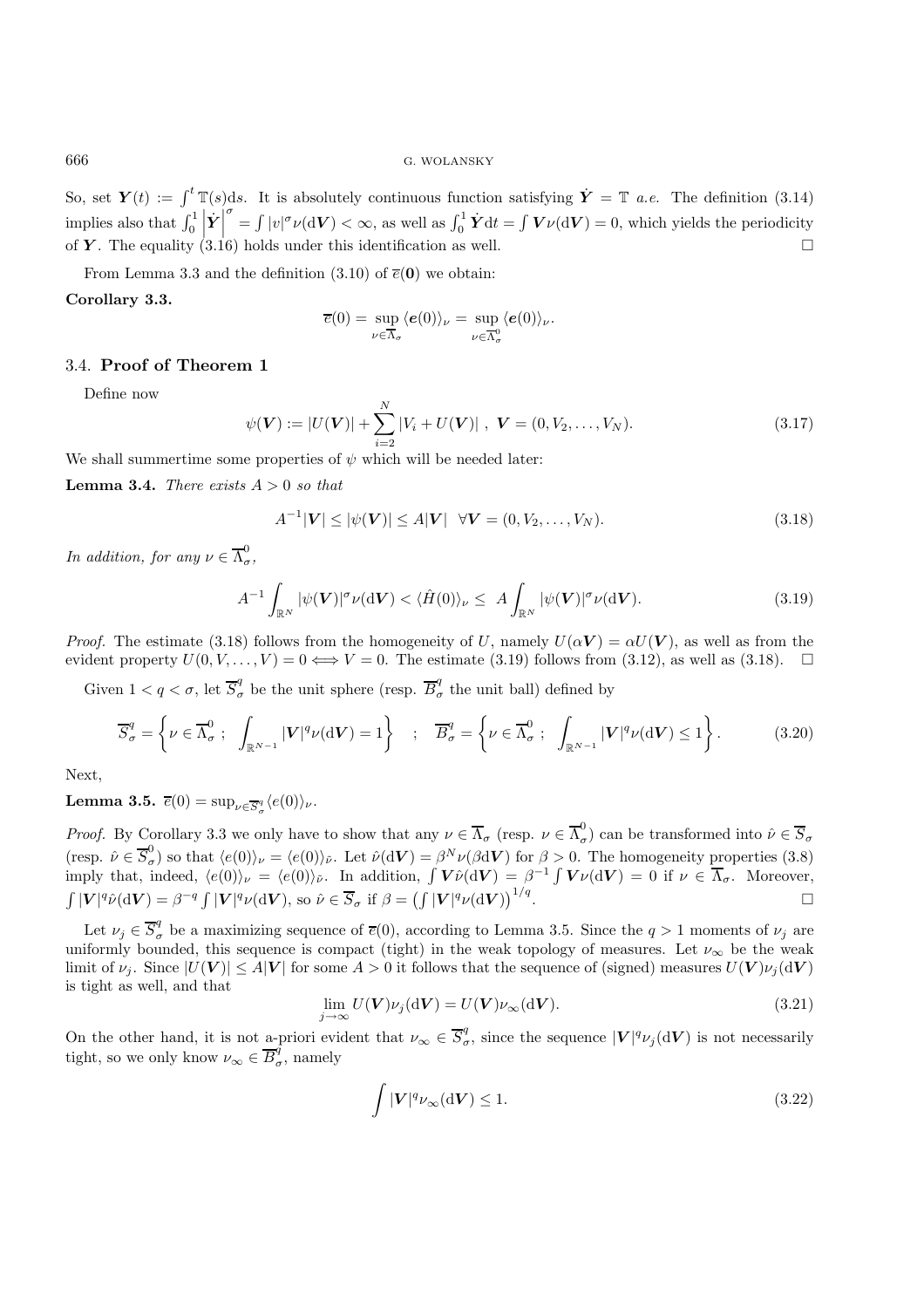We claim, however, that, in fact, the  $\sigma$  moments of  $\nu_j$  are uniformly bounded. For, if  $\int |V|^\sigma \nu_j(\mathrm{d}V) \to \infty$ , then by (3.18, 3.19) and (3.12) also  $-\langle \hat{H}(0)\rangle_{\nu_j} \to \infty$ . Since we also know that  $\langle U\rangle_{\nu_j}$  are uniformly bounded, then

$$
\langle e(0)\rangle_{\nu_j} = -\frac{\langle U\rangle_{\nu_j}}{\langle \hat{H}(0)\rangle_{\nu_j}} \to 0,
$$

contradicting the assumption that  $\nu_i$  is a maximum sequence for  $\overline{e}(0)$ .

Since  $q < \sigma$  by assumption it follows that the sequence  $|V|^q \nu_j({\rm d}V)$  is tight as well, so there is, in fact, an equality in (3.22) and

$$
\nu_{\infty} \in \overline{S}_{\sigma}^{q}.\tag{3.23}
$$

In addition, for *any non-negative* continuous function  $\phi$  on  $\mathbb{R}^n$ 

$$
\liminf_{j\to\infty}\int_{\mathbb{R}^n}\phi(\boldsymbol{V})\nu_j(\mathrm{d}\boldsymbol{V})\geq \int_{\mathbb{R}^n}\phi(\boldsymbol{V})\nu_{\infty}(\mathrm{d}\boldsymbol{V}).
$$

In particular

$$
\liminf_{j \to \infty} \left[ -\langle \hat{H}(0) \rangle_{\nu_j} \right] \equiv \liminf_{j \to \infty} \int_{\mathbb{R}^n} \sum_{i=1}^N |V_i + U(\mathbf{V})|^\sigma \nu_j(\mathrm{d}\mathbf{V}) \geq -\langle \hat{H}(0) \rangle_{\nu_\infty}.
$$

As a result

$$
\limsup_{j \to \infty} \langle e(0) \rangle_{\nu_j} \le \langle e(0) \rangle_{\nu_\infty}.
$$
\n(3.24)

Since  $\nu_j$  is a maximizing sequence of  $\bar{e}(0)$  and (3.23) holds, there must be an equality in (3.24) and Theorem 1 follows.  $\Box$ 

## 4. Conclusions

We proved the existence of a mobilizing driver (in particular, of self locomotion) for some mechanical systems in an Euclidian space. This seems to contradict the geometrical theory of self locomotion as developed in [1]. The later requires the existence of curvature in the ambient space.

Let us consider the role of self locomotion played by the geometry. A shift (isometry) of a body is generated by a Killing vector field  $\xi$ . A Killing vector filed satisfies the Killing equation

$$
\nabla_{(j}\xi_k) := \nabla_j \xi_k + \nabla_k \xi_j = 0,
$$

which means that it generates no strain [9]. A deformation field  $\eta$ , on the other hand, generates a strain

$$
\Sigma(\eta) = \nabla_{(j}\eta_k). \tag{4.1}
$$

A body (swimmer) may control the strain but not directly the deformation filed on its own body. But, for a given strain Σ, the deformation is determined (and (4.1) can be solved) only up to an arbitrary Killing vector field ξ. At this point the Riemannian structure marshes in: The deformation is uniquely defined by the condition that it is perpendicular (with respect to the underlying inner product), to the space of all Killing vector fields on the manifold

$$
\langle \eta, \xi \rangle = 0 \tag{4.2}
$$

where  $\langle , \rangle$  is the inner product. The infinitesimal shift of the body  $\delta\tau$  due to a deformation  $\eta d\sigma$  subjected to  $(4.2)$  is given by (see  $(4.7)$  in [1])

$$
\langle \xi, \xi \rangle \delta \tau = -\frac{1}{2} \langle d\xi, \eta_a \eta_b \rangle d\sigma^b d\sigma^a.
$$

Thus, a necessary condition for self locomotion is that the curvature 2-form dξ of the Killing field is non zero.